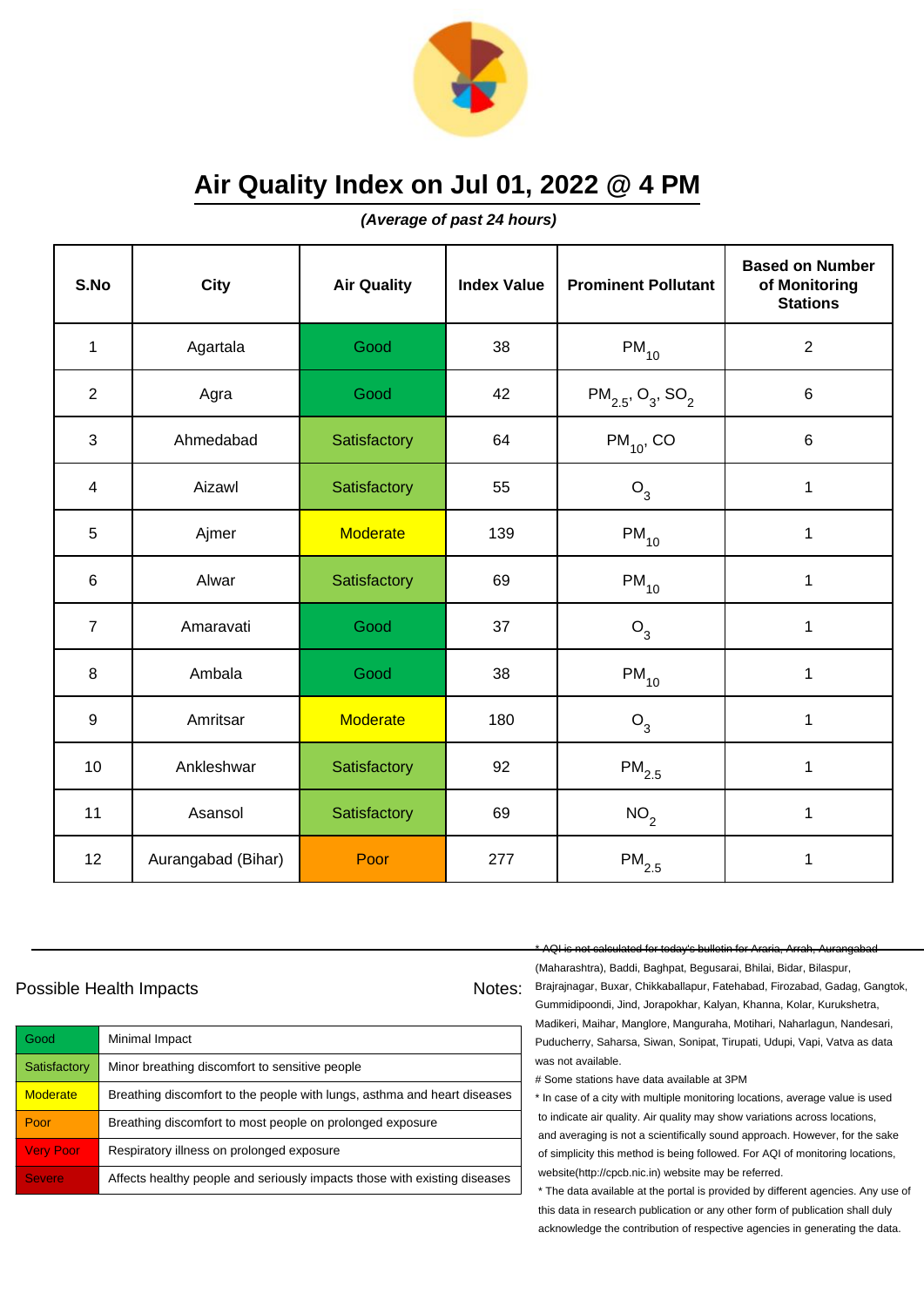

**(Average of past 24 hours)**

| S.No | <b>City</b>         | <b>Air Quality</b> | <b>Index Value</b> | <b>Prominent Pollutant</b> | <b>Based on Number</b><br>of Monitoring<br><b>Stations</b> |
|------|---------------------|--------------------|--------------------|----------------------------|------------------------------------------------------------|
| 13   | Bagalkot            | Good               | 45                 | $PM_{10}$                  | 1                                                          |
| 14   | Bahadurgarh         | Good               | 50                 | NO <sub>2</sub>            | 1                                                          |
| 15   | Ballabgarh          | Satisfactory       | 78                 | $PM_{10}$                  | 1                                                          |
| 16   | <b>Bareilly</b>     | Good               | 29                 | $\mathsf{PM}_{2.5}$        | 1                                                          |
| 17   | <b>Bathinda</b>     | Good               | 45                 | $PM_{10}$                  | 1                                                          |
| 18   | Bengaluru           | Satisfactory       | 56                 | $CO, PM_{10}$              | $\overline{7}$                                             |
| 19   | <b>Bettiah</b>      | Good               | 34                 | $\mathsf{PM}_{2.5}$        | 1                                                          |
| 20   | Bhagalpur           | Satisfactory       | 87                 | $PM_{10}$                  | $\overline{2}$                                             |
| 21   | <b>Bhiwadi</b>      | Satisfactory       | 61                 | $PM_{10}$                  | $\mathbf 1$                                                |
| 22   | Bhiwani             | Satisfactory       | 64                 | $PM_{10}$                  | 1                                                          |
| 23   | Bhopal              | Good               | 43                 | CO                         | 1                                                          |
| 24   | <b>Bihar Sharif</b> | <b>Moderate</b>    | 167                | $\mathsf{PM}_{10}$         | 1                                                          |

### Possible Health Impacts Notes: Notes:

| Good             | Minimal Impact                                                            |
|------------------|---------------------------------------------------------------------------|
| Satisfactory     | Minor breathing discomfort to sensitive people                            |
| <b>Moderate</b>  | Breathing discomfort to the people with lungs, asthma and heart diseases  |
| Poor             | Breathing discomfort to most people on prolonged exposure                 |
| <b>Very Poor</b> | Respiratory illness on prolonged exposure                                 |
| <b>Severe</b>    | Affects healthy people and seriously impacts those with existing diseases |

#### \* AQI is not calculated for today's bulletin for Araria, Arrah, Aurangabad

(Maharashtra), Baddi, Baghpat, Begusarai, Bhilai, Bidar, Bilaspur, Brajrajnagar, Buxar, Chikkaballapur, Fatehabad, Firozabad, Gadag, Gangtok, Gummidipoondi, Jind, Jorapokhar, Kalyan, Khanna, Kolar, Kurukshetra, Madikeri, Maihar, Manglore, Manguraha, Motihari, Naharlagun, Nandesari, Puducherry, Saharsa, Siwan, Sonipat, Tirupati, Udupi, Vapi, Vatva as data was not available.

# Some stations have data available at 3PM

\* In case of a city with multiple monitoring locations, average value is used to indicate air quality. Air quality may show variations across locations, and averaging is not a scientifically sound approach. However, for the sake of simplicity this method is being followed. For AQI of monitoring locations, website(http://cpcb.nic.in) website may be referred.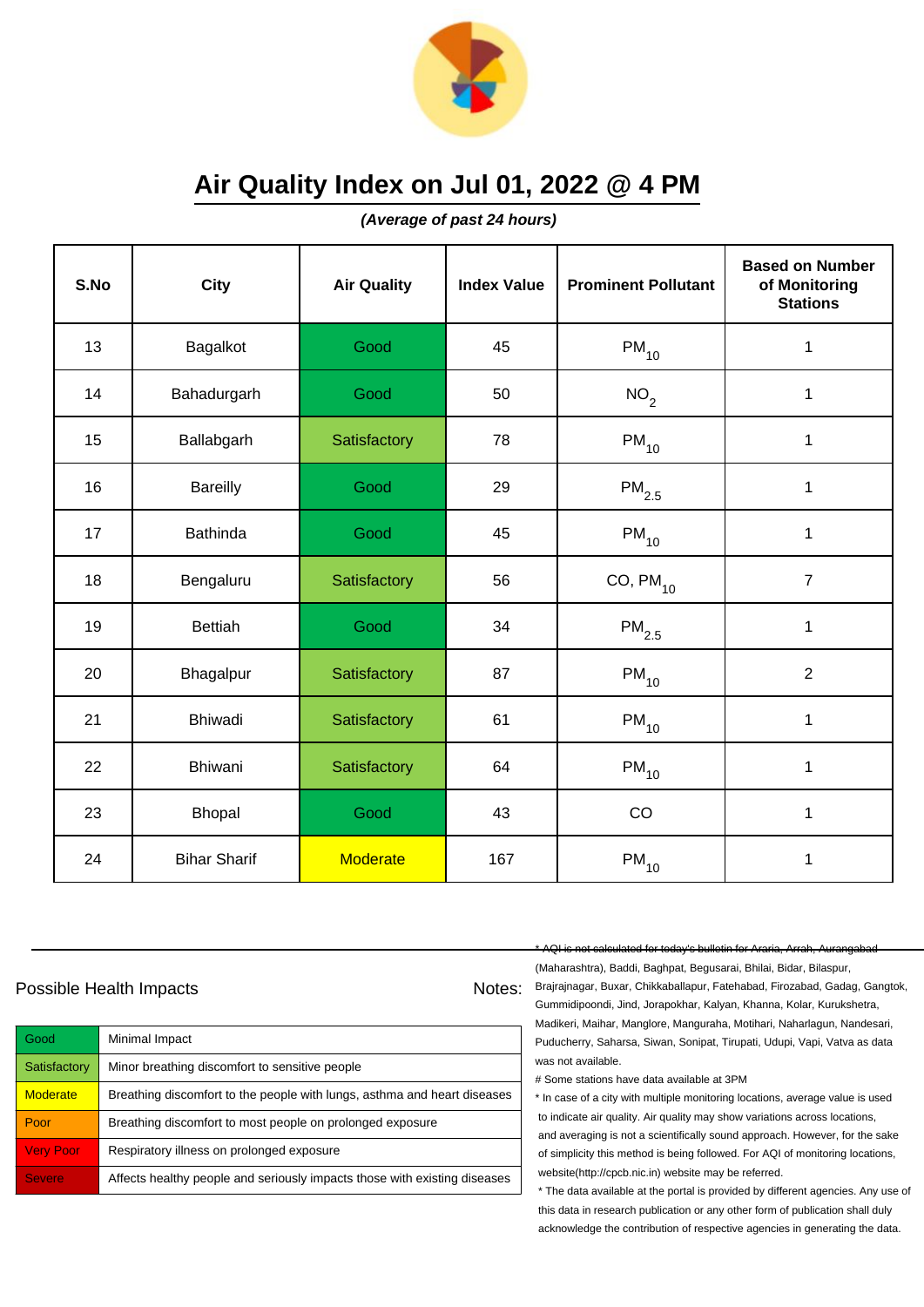

**(Average of past 24 hours)**

| S.No | City           | <b>Air Quality</b> | <b>Index Value</b> | <b>Prominent Pollutant</b>   | <b>Based on Number</b><br>of Monitoring<br><b>Stations</b> |
|------|----------------|--------------------|--------------------|------------------------------|------------------------------------------------------------|
| 25   | Bulandshahr    | Good               | 42                 | $O_3$                        | 1                                                          |
| 26   | Chamarajanagar | Good               | 39                 | $PM_{10}$                    | 1                                                          |
| 27   | Chandigarh     | Satisfactory       | 68                 | $O_3$ , PM <sub>10</sub>     | 3                                                          |
| 28   | Chandrapur     | Satisfactory       | 74                 | $PM_{2.5}$ , CO              | $\overline{2}$                                             |
| 29   | Charkhi Dadri  | Satisfactory       | 95                 | $\mathsf{PM}_{2.5}$          | $\mathbf{1}$                                               |
| 30   | Chennai        | Satisfactory       | 63                 | $O_3$ , CO, PM <sub>10</sub> | $\overline{7}$                                             |
| 31   | Chhapra        | Poor               | 256                | $PM_{10}$                    | 1                                                          |
| 32   | Chikkamagaluru | Good               | 36                 | $PM_{10}$                    | $\mathbf{1}$                                               |
| 33   | Coimbatore     | Good               | 41                 | $PM_{10}$                    | $\mathbf 1$                                                |
| 34   | Damoh          | Good               | 20                 | CO                           | $\mathbf{1}$                                               |
| 35   | Darbhanga      | Satisfactory       | 93                 | $PM_{10}$                    | $\mathbf{1}$                                               |
| 36   | Davanagere     | Good               | 19                 | $PM_{10}$                    | 1                                                          |

### Possible Health Impacts Notes: Notes:

| Good             | Minimal Impact                                                            |
|------------------|---------------------------------------------------------------------------|
| Satisfactory     | Minor breathing discomfort to sensitive people                            |
| <b>Moderate</b>  | Breathing discomfort to the people with lungs, asthma and heart diseases  |
| Poor             | Breathing discomfort to most people on prolonged exposure                 |
| <b>Very Poor</b> | Respiratory illness on prolonged exposure                                 |
| <b>Severe</b>    | Affects healthy people and seriously impacts those with existing diseases |

\* AQI is not calculated for today's bulletin for Araria, Arrah, Aurangabad

(Maharashtra), Baddi, Baghpat, Begusarai, Bhilai, Bidar, Bilaspur, Brajrajnagar, Buxar, Chikkaballapur, Fatehabad, Firozabad, Gadag, Gangtok, Gummidipoondi, Jind, Jorapokhar, Kalyan, Khanna, Kolar, Kurukshetra, Madikeri, Maihar, Manglore, Manguraha, Motihari, Naharlagun, Nandesari, Puducherry, Saharsa, Siwan, Sonipat, Tirupati, Udupi, Vapi, Vatva as data was not available.

# Some stations have data available at 3PM

\* In case of a city with multiple monitoring locations, average value is used to indicate air quality. Air quality may show variations across locations, and averaging is not a scientifically sound approach. However, for the sake of simplicity this method is being followed. For AQI of monitoring locations, website(http://cpcb.nic.in) website may be referred.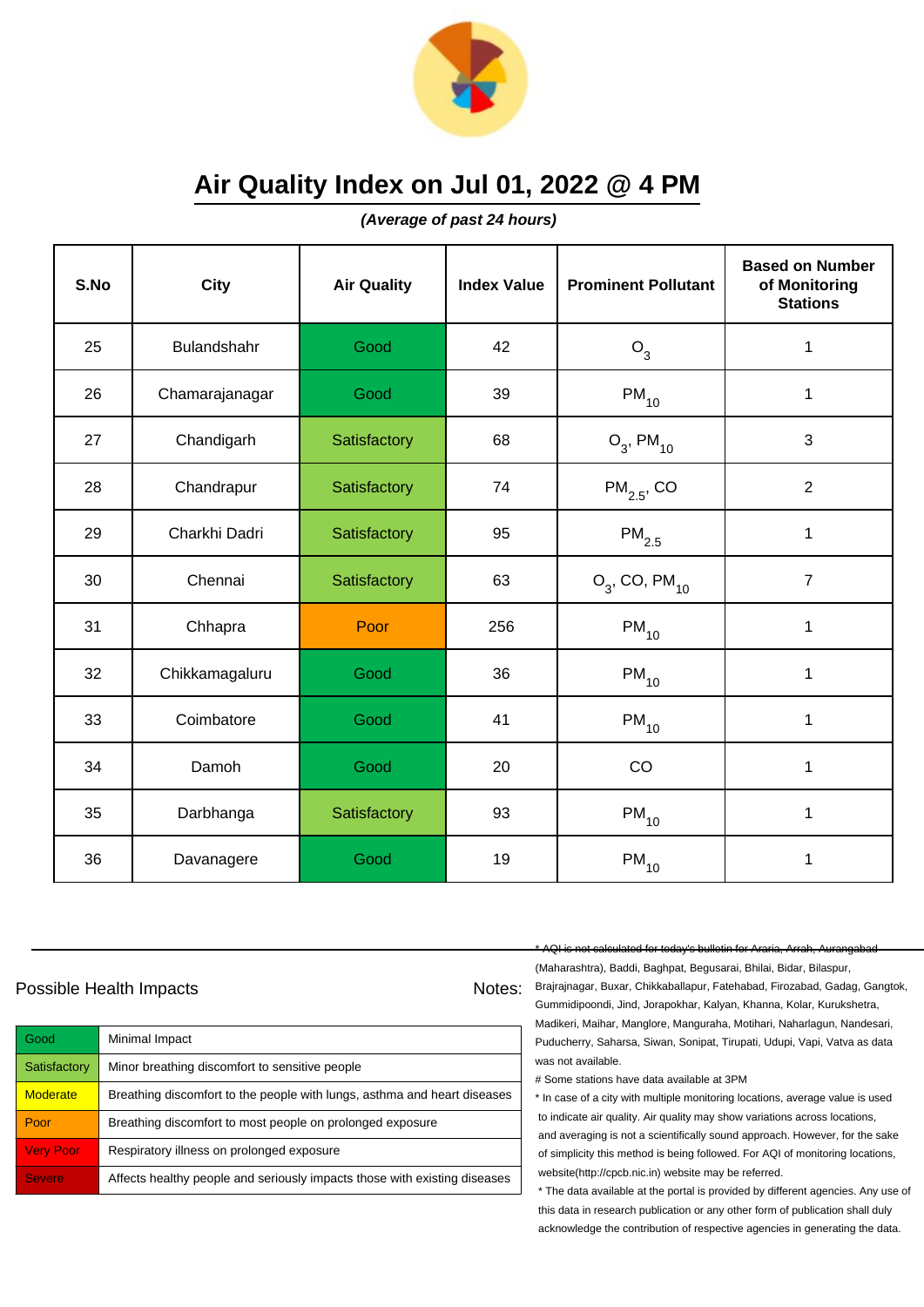

**(Average of past 24 hours)**

| S.No | City        | <b>Air Quality</b> | <b>Index Value</b> | <b>Prominent Pollutant</b>         | <b>Based on Number</b><br>of Monitoring<br><b>Stations</b> |
|------|-------------|--------------------|--------------------|------------------------------------|------------------------------------------------------------|
| 37   | Dehradun    | Good               | 37                 | $PM_{10}$                          | 1                                                          |
| 38   | Delhi       | Satisfactory       | 76                 | $PM_{10}$ , PM <sub>2.5</sub> , CO | 26                                                         |
| 39   | Dewas       | Good               | 38                 | $O_3$                              | $\mathbf 1$                                                |
| 40   | Dharuhera   | Moderate           | 103                | $PM_{10}$                          | $\mathbf 1$                                                |
| 41   | Durgapur    | Satisfactory       | 90                 | $PM_{10}$                          | $\mathbf 1$                                                |
| 42   | Eloor       | Satisfactory       | 56                 | $PM_{10}$                          | 1                                                          |
| 43   | Ernakulam   | Good               | 42                 | NO <sub>2</sub>                    | $\mathbf{1}$                                               |
| 44   | Faridabad   | Satisfactory       | 85                 | $SO_2$ , CO, PM $_{10}$            | 3                                                          |
| 45   | Gandhinagar | Satisfactory       | 61                 | $PM_{10}$                          | $\overline{2}$                                             |
| 46   | Gaya        | <b>Moderate</b>    | 130                | $PM_{10}$ , PM <sub>2.5</sub>      | 3                                                          |
| 47   | Ghaziabad   | Satisfactory       | 63                 | CO, $PM_{2.5}$ , NO <sub>2</sub>   | 3                                                          |
| 48   | Gorakhpur   | Good               | 46                 | SO <sub>2</sub>                    | 1                                                          |

### Possible Health Impacts Notes: Notes:

| Good             | Minimal Impact                                                            |
|------------------|---------------------------------------------------------------------------|
| Satisfactory     | Minor breathing discomfort to sensitive people                            |
| <b>Moderate</b>  | Breathing discomfort to the people with lungs, asthma and heart diseases  |
| Poor             | Breathing discomfort to most people on prolonged exposure                 |
| <b>Very Poor</b> | Respiratory illness on prolonged exposure                                 |
| <b>Severe</b>    | Affects healthy people and seriously impacts those with existing diseases |

\* AQI is not calculated for today's bulletin for Araria, Arrah, Aurangabad

(Maharashtra), Baddi, Baghpat, Begusarai, Bhilai, Bidar, Bilaspur, Brajrajnagar, Buxar, Chikkaballapur, Fatehabad, Firozabad, Gadag, Gangtok, Gummidipoondi, Jind, Jorapokhar, Kalyan, Khanna, Kolar, Kurukshetra, Madikeri, Maihar, Manglore, Manguraha, Motihari, Naharlagun, Nandesari, Puducherry, Saharsa, Siwan, Sonipat, Tirupati, Udupi, Vapi, Vatva as data was not available.

# Some stations have data available at 3PM

\* In case of a city with multiple monitoring locations, average value is used to indicate air quality. Air quality may show variations across locations, and averaging is not a scientifically sound approach. However, for the sake of simplicity this method is being followed. For AQI of monitoring locations, website(http://cpcb.nic.in) website may be referred.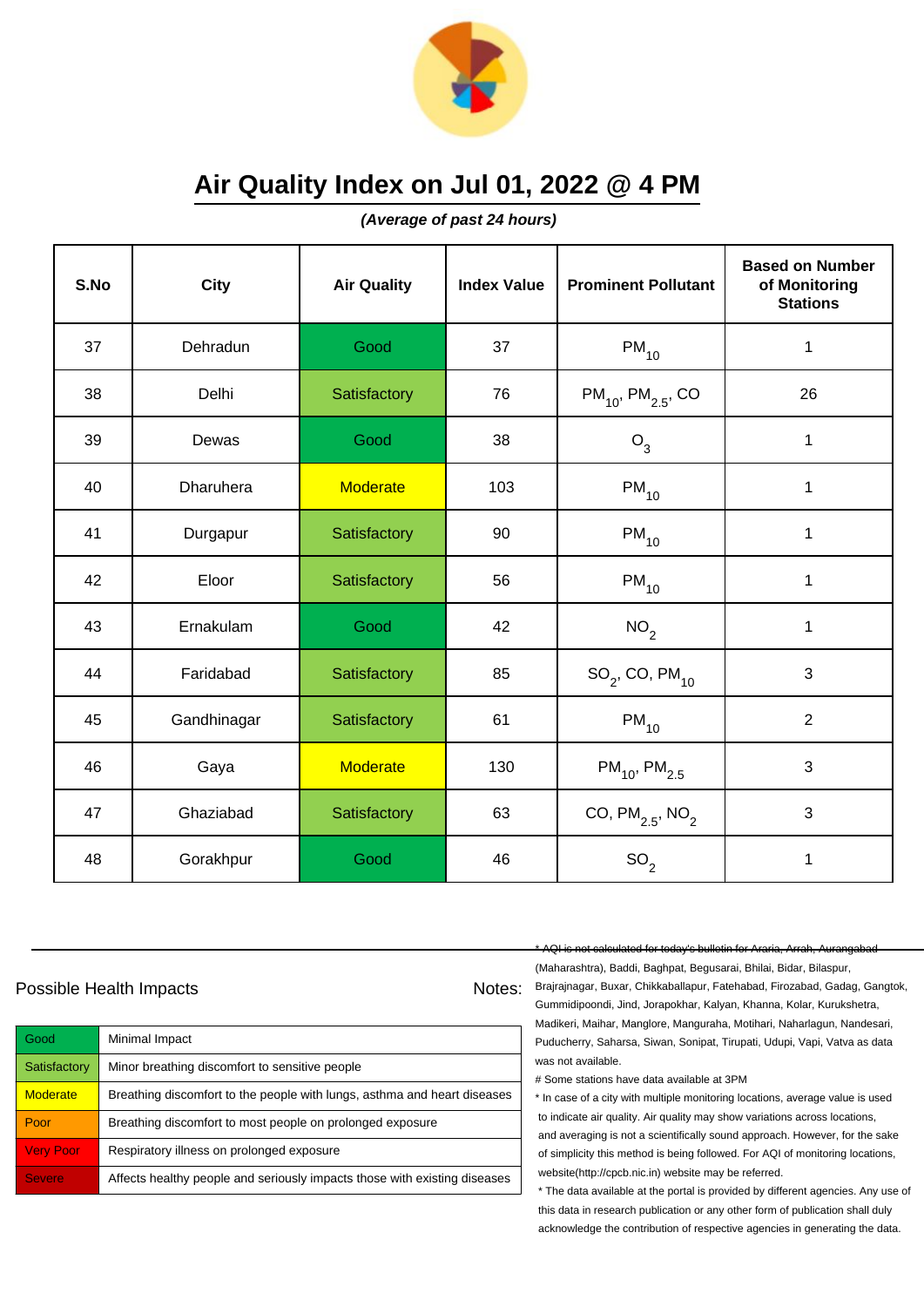

**(Average of past 24 hours)**

| S.No | <b>City</b>          | <b>Air Quality</b> | <b>Index Value</b> | <b>Prominent Pollutant</b>    | <b>Based on Number</b><br>of Monitoring<br><b>Stations</b> |
|------|----------------------|--------------------|--------------------|-------------------------------|------------------------------------------------------------|
| 49   | <b>Greater Noida</b> | Satisfactory       | 56                 | $PM_{10}$ , O <sub>3</sub>    | $\overline{2}$                                             |
| 50   | Gurugram             | <b>Moderate</b>    | 147                | $PM_{2.5}$ , PM <sub>10</sub> | 2                                                          |
| 51   | Guwahati             | Satisfactory       | 55                 | $O_3$ , PM <sub>10</sub>      | $\overline{2}$                                             |
| 52   | Gwalior              | Satisfactory       | 66                 | $PM_{10}$ , O <sub>3</sub>    | $\overline{2}$                                             |
| 53   | Hajipur              | Satisfactory       | 96                 | $\mathsf{PM}_{2.5}$           | 1                                                          |
| 54   | Haldia               | Satisfactory       | 53                 | $PM_{10}$                     | 1                                                          |
| 55   | Hapur                | Satisfactory       | 57                 | CO                            | 1                                                          |
| 56   | Hassan               | Good               | 31                 | NO <sub>2</sub>               | 1                                                          |
| 57   | Haveri               | Good               | 34                 | CO                            | $\mathbf{1}$                                               |
| 58   | Hisar                | Satisfactory       | 73                 | $PM_{10}$                     | 1                                                          |
| 59   | Howrah               | Satisfactory       | 59                 | $PM_{10}$ , CO                | 3                                                          |
| 60   | Hubballi             | Good               | 35                 | $PM_{10}$                     | 1                                                          |

### Possible Health Impacts Notes: Notes:

| Good             | Minimal Impact                                                            |
|------------------|---------------------------------------------------------------------------|
| Satisfactory     | Minor breathing discomfort to sensitive people                            |
| <b>Moderate</b>  | Breathing discomfort to the people with lungs, asthma and heart diseases  |
| Poor             | Breathing discomfort to most people on prolonged exposure                 |
| <b>Very Poor</b> | Respiratory illness on prolonged exposure                                 |
| <b>Severe</b>    | Affects healthy people and seriously impacts those with existing diseases |

\* AQI is not calculated for today's bulletin for Araria, Arrah, Aurangabad

(Maharashtra), Baddi, Baghpat, Begusarai, Bhilai, Bidar, Bilaspur, Brajrajnagar, Buxar, Chikkaballapur, Fatehabad, Firozabad, Gadag, Gangtok, Gummidipoondi, Jind, Jorapokhar, Kalyan, Khanna, Kolar, Kurukshetra, Madikeri, Maihar, Manglore, Manguraha, Motihari, Naharlagun, Nandesari, Puducherry, Saharsa, Siwan, Sonipat, Tirupati, Udupi, Vapi, Vatva as data was not available.

# Some stations have data available at 3PM

\* In case of a city with multiple monitoring locations, average value is used to indicate air quality. Air quality may show variations across locations, and averaging is not a scientifically sound approach. However, for the sake of simplicity this method is being followed. For AQI of monitoring locations, website(http://cpcb.nic.in) website may be referred.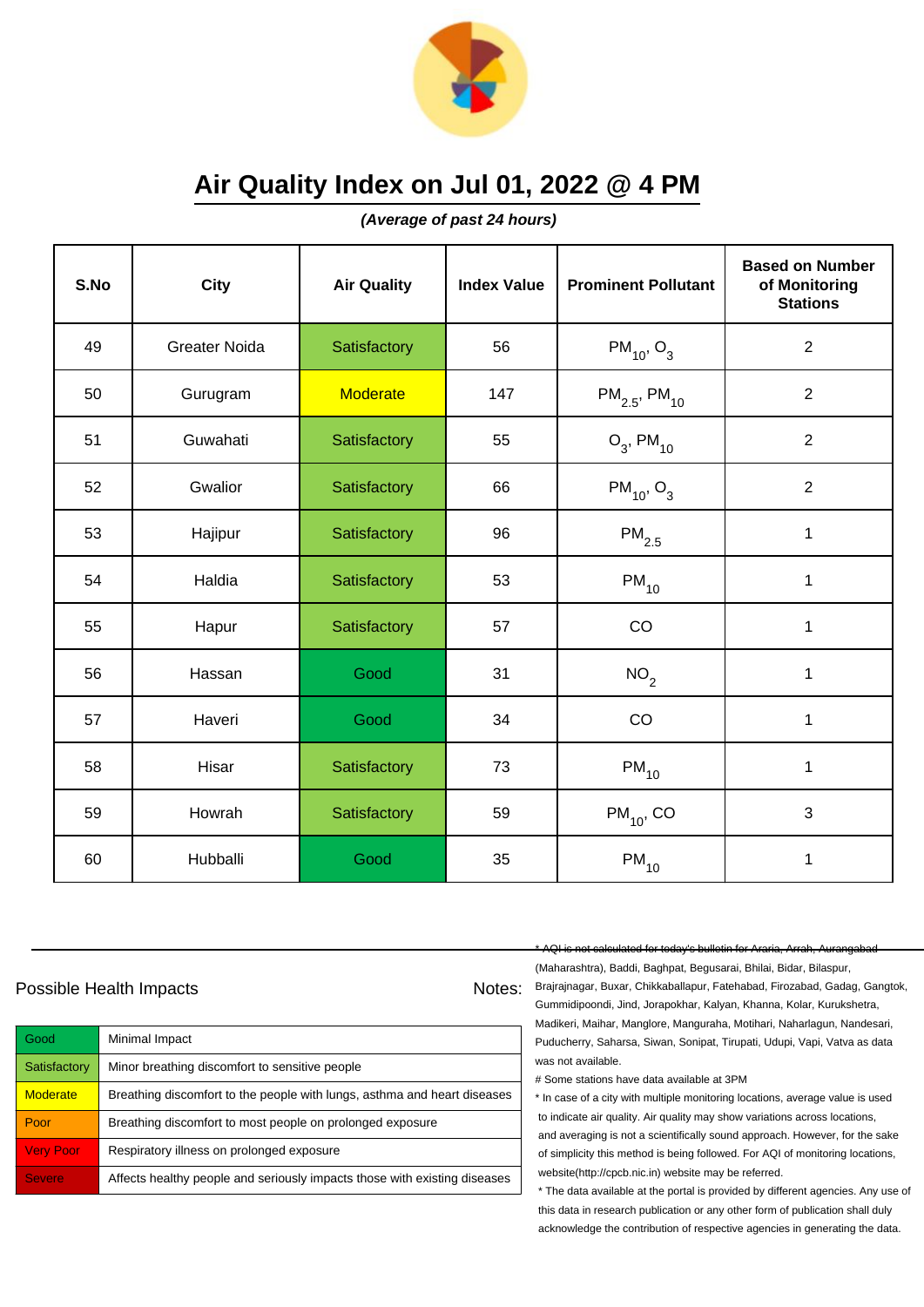

**(Average of past 24 hours)**

| S.No | City      | <b>Air Quality</b> | <b>Index Value</b> | <b>Prominent Pollutant</b>                     | <b>Based on Number</b><br>of Monitoring<br><b>Stations</b> |
|------|-----------|--------------------|--------------------|------------------------------------------------|------------------------------------------------------------|
| 61   | Hyderabad | Satisfactory       | 54                 | CO, $PM_{10}$ , NO <sub>2</sub>                | 12                                                         |
| 62   | Imphal    | Good               | 42                 | SO <sub>2</sub>                                | $\mathbf 1$                                                |
| 63   | Indore    | Satisfactory       | 52                 | $PM_{10}$                                      | 1                                                          |
| 64   | Jabalpur  | Satisfactory       | 72                 | $PM_{10}$                                      | $\mathbf 1$                                                |
| 65   | Jaipur    | Satisfactory       | 57                 | $NO2$ , CO                                     | 3                                                          |
| 66   | Jalandhar | Good               | 29                 | CO                                             | $\mathbf 1$                                                |
| 67   | Jhansi    | Good               | 35                 | $\mathsf{PM}_{10}$                             | 1                                                          |
| 68   | Jodhpur   | Satisfactory       | 76                 | $\mathsf{PM}_{10}$                             | 1                                                          |
| 69   | Kaithal   | Good               | 49                 | O <sub>3</sub>                                 | $\mathbf 1$                                                |
| 70   | Kalaburgi | Good               | 28                 | $O_3$                                          | 1                                                          |
| 71   | Kannur    | Satisfactory       | 53                 | $\mathsf{PM}_{2.5}$                            | $\mathbf{1}$                                               |
| 72   | Kanpur    | Good               | 33                 | $PM_{2.5}$ , PM <sub>10</sub> , O <sub>3</sub> | 3                                                          |

### Possible Health Impacts Notes: Notes:

| Good             | Minimal Impact                                                            |
|------------------|---------------------------------------------------------------------------|
| Satisfactory     | Minor breathing discomfort to sensitive people                            |
| <b>Moderate</b>  | Breathing discomfort to the people with lungs, asthma and heart diseases  |
| Poor             | Breathing discomfort to most people on prolonged exposure                 |
| <b>Very Poor</b> | Respiratory illness on prolonged exposure                                 |
| <b>Severe</b>    | Affects healthy people and seriously impacts those with existing diseases |

\* AQI is not calculated for today's bulletin for Araria, Arrah, Aurangabad

(Maharashtra), Baddi, Baghpat, Begusarai, Bhilai, Bidar, Bilaspur, Brajrajnagar, Buxar, Chikkaballapur, Fatehabad, Firozabad, Gadag, Gangtok, Gummidipoondi, Jind, Jorapokhar, Kalyan, Khanna, Kolar, Kurukshetra, Madikeri, Maihar, Manglore, Manguraha, Motihari, Naharlagun, Nandesari, Puducherry, Saharsa, Siwan, Sonipat, Tirupati, Udupi, Vapi, Vatva as data was not available.

# Some stations have data available at 3PM

\* In case of a city with multiple monitoring locations, average value is used to indicate air quality. Air quality may show variations across locations, and averaging is not a scientifically sound approach. However, for the sake of simplicity this method is being followed. For AQI of monitoring locations, website(http://cpcb.nic.in) website may be referred.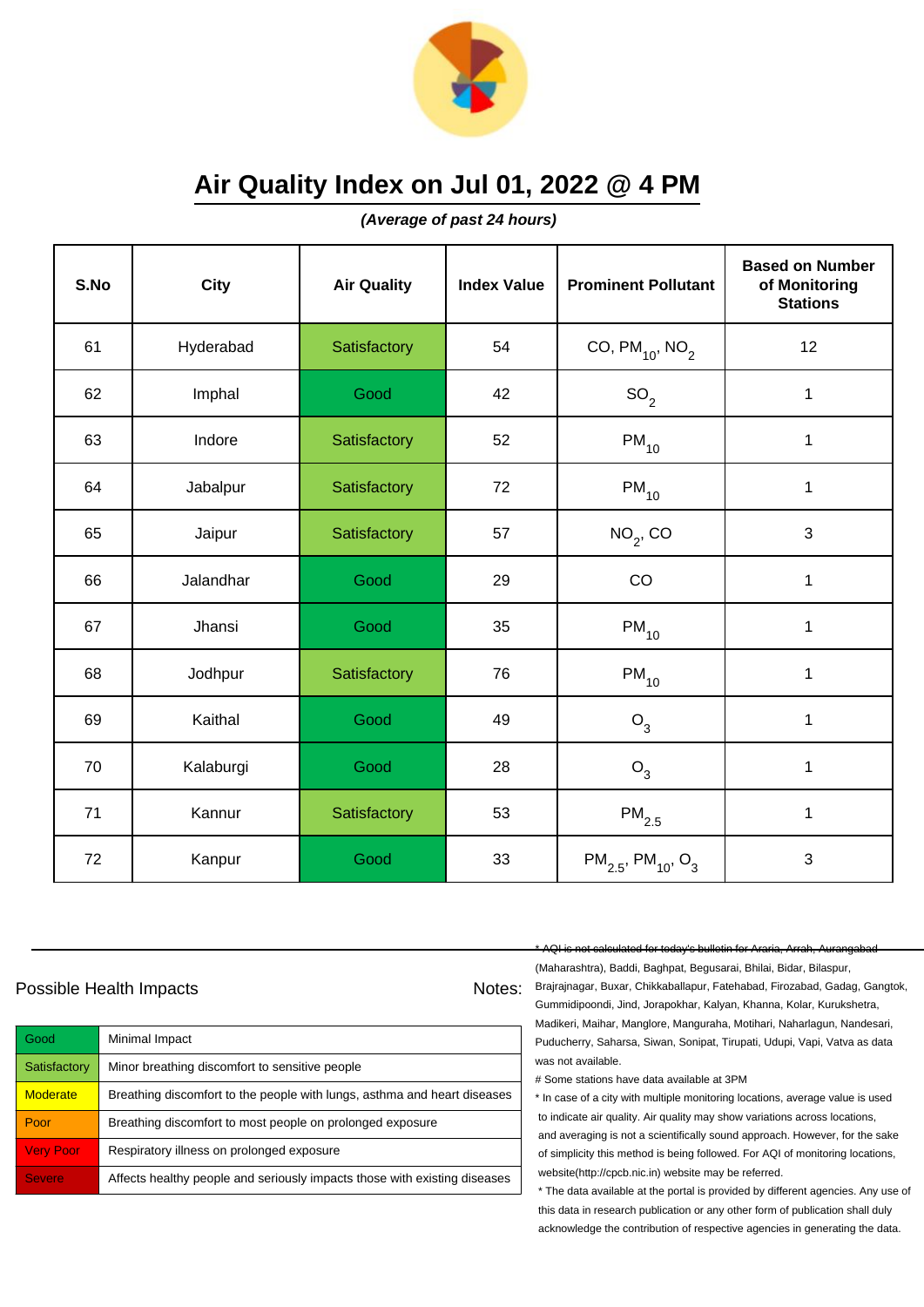

**(Average of past 24 hours)**

| S.No | <b>City</b> | <b>Air Quality</b> | <b>Index Value</b> | <b>Prominent Pollutant</b> | <b>Based on Number</b><br>of Monitoring<br><b>Stations</b> |
|------|-------------|--------------------|--------------------|----------------------------|------------------------------------------------------------|
| 73   | Karnal      | Good               | 31                 | $PM_{10}$                  | 1                                                          |
| 74   | Katihar     | <b>Moderate</b>    | 164                | CO                         | $\mathbf{1}$                                               |
| 75   | Katni       | Satisfactory       | 56                 | $PM_{10}$                  | 1                                                          |
| 76   | Khurja      | Good               | 43                 | $PM_{10}$                  | $\mathbf{1}$                                               |
| 77   | Kishanganj  | Satisfactory       | 76                 | NO <sub>2</sub>            | $\mathbf 1$                                                |
| 78   | Kochi       | Satisfactory       | 51                 | $PM_{10}$                  | 1                                                          |
| 79   | Kohima      | Satisfactory       | 67                 | $PM_{10}$                  | $\mathbf 1$                                                |
| 80   | Kolkata     | Satisfactory       | 52                 | $PM_{10}$ , O <sub>3</sub> | $\overline{7}$                                             |
| 81   | Kollam      | Good               | 49                 | $PM_{10}$                  | $\mathbf{1}$                                               |
| 82   | Koppal      | Good               | 23                 | SO <sub>2</sub>            | $\mathbf 1$                                                |
| 83   | Kota        | Satisfactory       | 73                 | $PM_{10}$                  | 1                                                          |
| 84   | Kozhikode   | Satisfactory       | 68                 | $PM_{10}$                  | $\mathbf 1$                                                |

### Possible Health Impacts Notes: Notes:

| Good             | Minimal Impact                                                            |
|------------------|---------------------------------------------------------------------------|
| Satisfactory     | Minor breathing discomfort to sensitive people                            |
| <b>Moderate</b>  | Breathing discomfort to the people with lungs, asthma and heart diseases  |
| Poor             | Breathing discomfort to most people on prolonged exposure                 |
| <b>Very Poor</b> | Respiratory illness on prolonged exposure                                 |
| <b>Severe</b>    | Affects healthy people and seriously impacts those with existing diseases |

#### \* AQI is not calculated for today's bulletin for Araria, Arrah, Aurangabad

(Maharashtra), Baddi, Baghpat, Begusarai, Bhilai, Bidar, Bilaspur, Brajrajnagar, Buxar, Chikkaballapur, Fatehabad, Firozabad, Gadag, Gangtok, Gummidipoondi, Jind, Jorapokhar, Kalyan, Khanna, Kolar, Kurukshetra, Madikeri, Maihar, Manglore, Manguraha, Motihari, Naharlagun, Nandesari, Puducherry, Saharsa, Siwan, Sonipat, Tirupati, Udupi, Vapi, Vatva as data was not available.

# Some stations have data available at 3PM

\* In case of a city with multiple monitoring locations, average value is used to indicate air quality. Air quality may show variations across locations, and averaging is not a scientifically sound approach. However, for the sake of simplicity this method is being followed. For AQI of monitoring locations, website(http://cpcb.nic.in) website may be referred.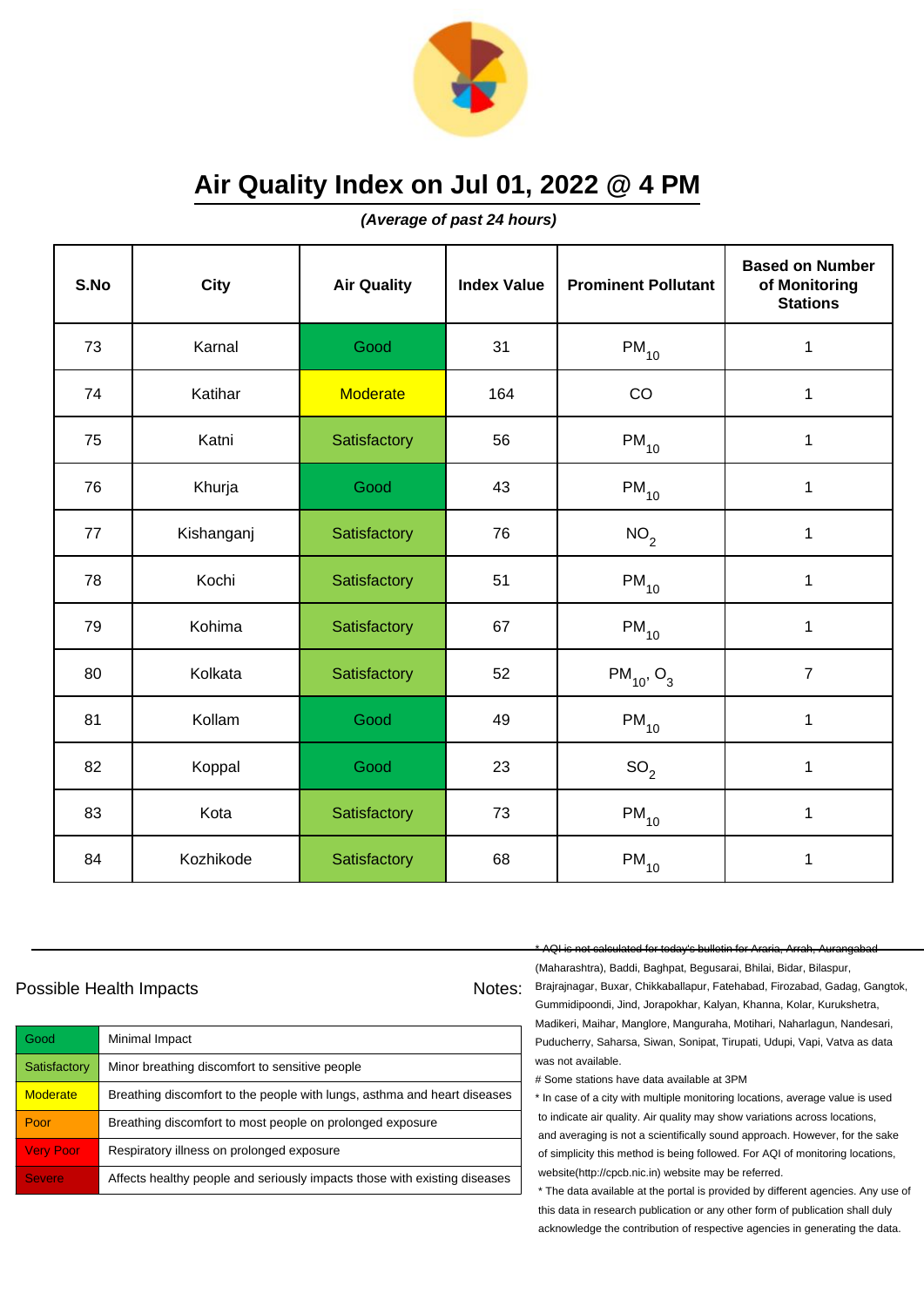

**(Average of past 24 hours)**

| S.No | <b>City</b>      | <b>Air Quality</b> | <b>Index Value</b> | <b>Prominent Pollutant</b>    | <b>Based on Number</b><br>of Monitoring<br><b>Stations</b> |
|------|------------------|--------------------|--------------------|-------------------------------|------------------------------------------------------------|
| 85   | Lucknow          | Satisfactory       | 52                 | $NO_2$ , CO, $O_3$            | $6\phantom{1}$                                             |
| 86   | Ludhiana         | Good               | 50                 | CO                            | 1                                                          |
| 87   | Mandi Gobindgarh | Good               | 27                 | $PM_{10}$                     | 1                                                          |
| 88   | Mandideep        | Good               | 44                 | O <sub>3</sub>                | 1                                                          |
| 89   | Mandikhera       | Satisfactory       | 84                 | CO                            | $\mathbf{1}$                                               |
| 90   | Manesar          | Good               | 48                 | $PM_{10}$                     | 1                                                          |
| 91   | Meerut           | Good               | 33                 | CO, $O_3$ , PM <sub>10</sub>  | $\mathbf{3}$                                               |
| 92   | Moradabad        | Good               | 44                 | CO, $O_3$ , PM <sub>10</sub>  | $\,6$                                                      |
| 93   | Mumbai           | Satisfactory       | 58                 | $O_3$ , SO <sub>2</sub> , CO  | 12                                                         |
| 94   | Munger           | Satisfactory       | 88                 | CO                            | 1                                                          |
| 95   | Muzaffarnagar    | Satisfactory       | 63                 | $\mathsf{PM}_{2.5}$           | 1                                                          |
| 96   | Muzaffarpur      | Satisfactory       | 88                 | $PM_{2.5}$ , PM <sub>10</sub> | $\overline{2}$                                             |

### Possible Health Impacts Notes: Notes:

| Good                | Minimal Impact                                                            |
|---------------------|---------------------------------------------------------------------------|
| Satisfactory        | Minor breathing discomfort to sensitive people                            |
| <b>Moderate</b>     | Breathing discomfort to the people with lungs, asthma and heart diseases  |
| Poor                | Breathing discomfort to most people on prolonged exposure                 |
| <b>Very Poor</b>    | Respiratory illness on prolonged exposure                                 |
| Severe <sup>'</sup> | Affects healthy people and seriously impacts those with existing diseases |

#### \* AQI is not calculated for today's bulletin for Araria, Arrah, Aurangabad

(Maharashtra), Baddi, Baghpat, Begusarai, Bhilai, Bidar, Bilaspur, Brajrajnagar, Buxar, Chikkaballapur, Fatehabad, Firozabad, Gadag, Gangtok, Gummidipoondi, Jind, Jorapokhar, Kalyan, Khanna, Kolar, Kurukshetra, Madikeri, Maihar, Manglore, Manguraha, Motihari, Naharlagun, Nandesari, Puducherry, Saharsa, Siwan, Sonipat, Tirupati, Udupi, Vapi, Vatva as data was not available.

# Some stations have data available at 3PM

\* In case of a city with multiple monitoring locations, average value is used to indicate air quality. Air quality may show variations across locations, and averaging is not a scientifically sound approach. However, for the sake of simplicity this method is being followed. For AQI of monitoring locations, website(http://cpcb.nic.in) website may be referred.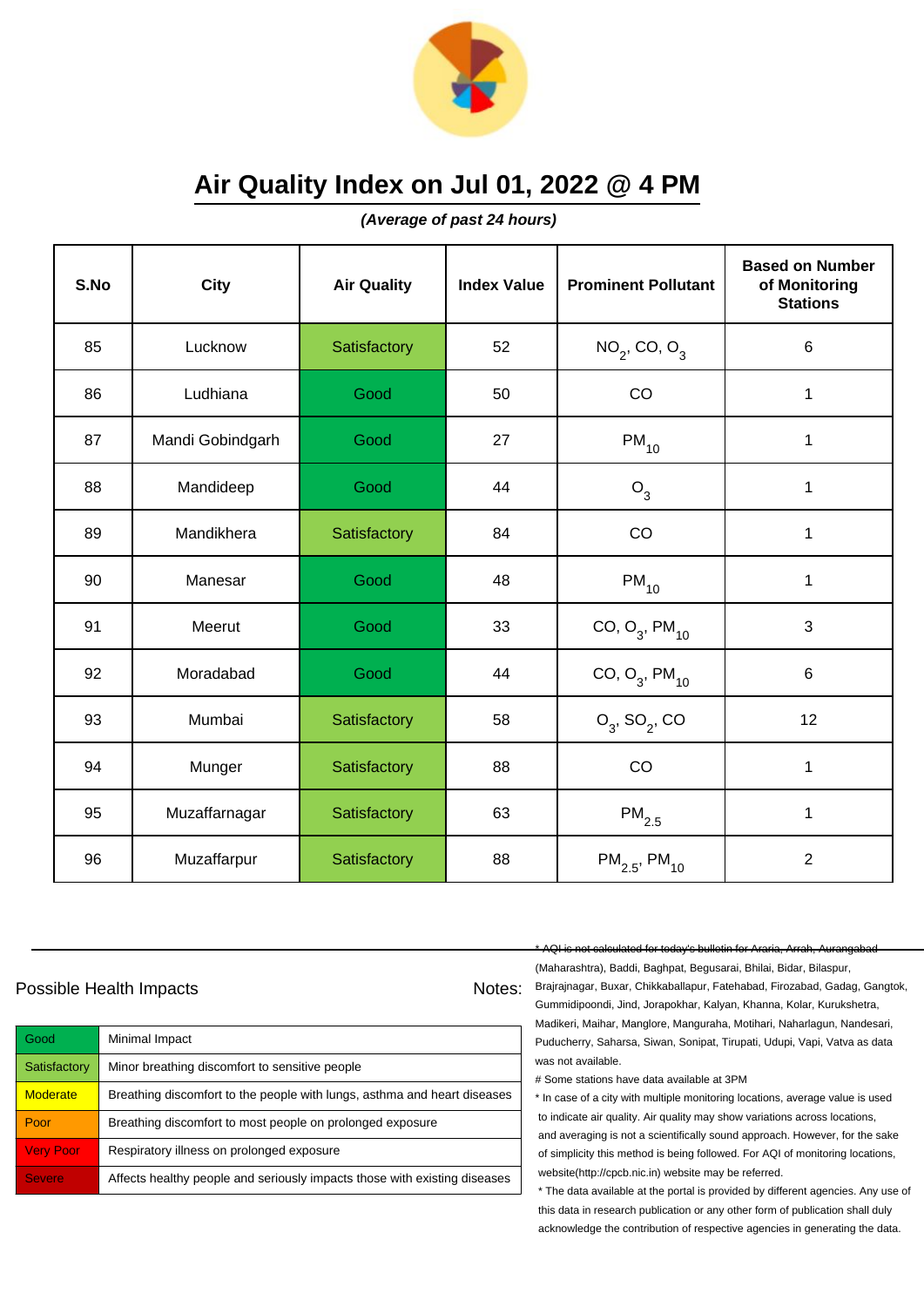

**(Average of past 24 hours)**

| S.No | <b>City</b> | <b>Air Quality</b> | <b>Index Value</b> | <b>Prominent Pollutant</b>    | <b>Based on Number</b><br>of Monitoring<br><b>Stations</b> |
|------|-------------|--------------------|--------------------|-------------------------------|------------------------------------------------------------|
| 97   | Mysuru      | Good               | 40                 | $O_3$                         | 1                                                          |
| 98   | Nagpur      | Good               | 37                 | $O_3$                         | $\mathbf{1}$                                               |
| 99   | Narnaul     | Good               | 28                 | NO <sub>2</sub>               | 1                                                          |
| 100  | Nashik      | Good               | 27                 | $PM_{10}$                     | $\mathbf{1}$                                               |
| 101  | Navi Mumbai | Satisfactory       | 66                 | CO                            | $\sqrt{2}$                                                 |
| 102  | Noida       | Good               | 50                 | $NO_{2}$ , PM <sub>10</sub>   | $\overline{2}$                                             |
| 103  | Pali        | <b>Moderate</b>    | 103                | $PM_{2.5}$                    | 1                                                          |
| 104  | Palwal      | Satisfactory       | 55                 | $PM_{10}$                     | 1                                                          |
| 105  | Panchkula   | Good               | 29                 | NO <sub>2</sub>               | 1                                                          |
| 106  | Panipat     | Good               | 46                 | $PM_{10}$                     | 1                                                          |
| 107  | Patiala     | Good               | 44                 | CO                            | $\mathbf{1}$                                               |
| 108  | Patna       | <b>Moderate</b>    | 135                | $PM_{10}$ , PM <sub>2.5</sub> | $\overline{4}$                                             |

### Possible Health Impacts Notes: Notes:

| Good             | Minimal Impact                                                            |
|------------------|---------------------------------------------------------------------------|
| Satisfactory     | Minor breathing discomfort to sensitive people                            |
| <b>Moderate</b>  | Breathing discomfort to the people with lungs, asthma and heart diseases  |
| Poor             | Breathing discomfort to most people on prolonged exposure                 |
| <b>Very Poor</b> | Respiratory illness on prolonged exposure                                 |
| <b>Severe</b>    | Affects healthy people and seriously impacts those with existing diseases |

\* AQI is not calculated for today's bulletin for Araria, Arrah, Aurangabad

(Maharashtra), Baddi, Baghpat, Begusarai, Bhilai, Bidar, Bilaspur, Brajrajnagar, Buxar, Chikkaballapur, Fatehabad, Firozabad, Gadag, Gangtok, Gummidipoondi, Jind, Jorapokhar, Kalyan, Khanna, Kolar, Kurukshetra, Madikeri, Maihar, Manglore, Manguraha, Motihari, Naharlagun, Nandesari, Puducherry, Saharsa, Siwan, Sonipat, Tirupati, Udupi, Vapi, Vatva as data was not available.

# Some stations have data available at 3PM

\* In case of a city with multiple monitoring locations, average value is used to indicate air quality. Air quality may show variations across locations, and averaging is not a scientifically sound approach. However, for the sake of simplicity this method is being followed. For AQI of monitoring locations, website(http://cpcb.nic.in) website may be referred.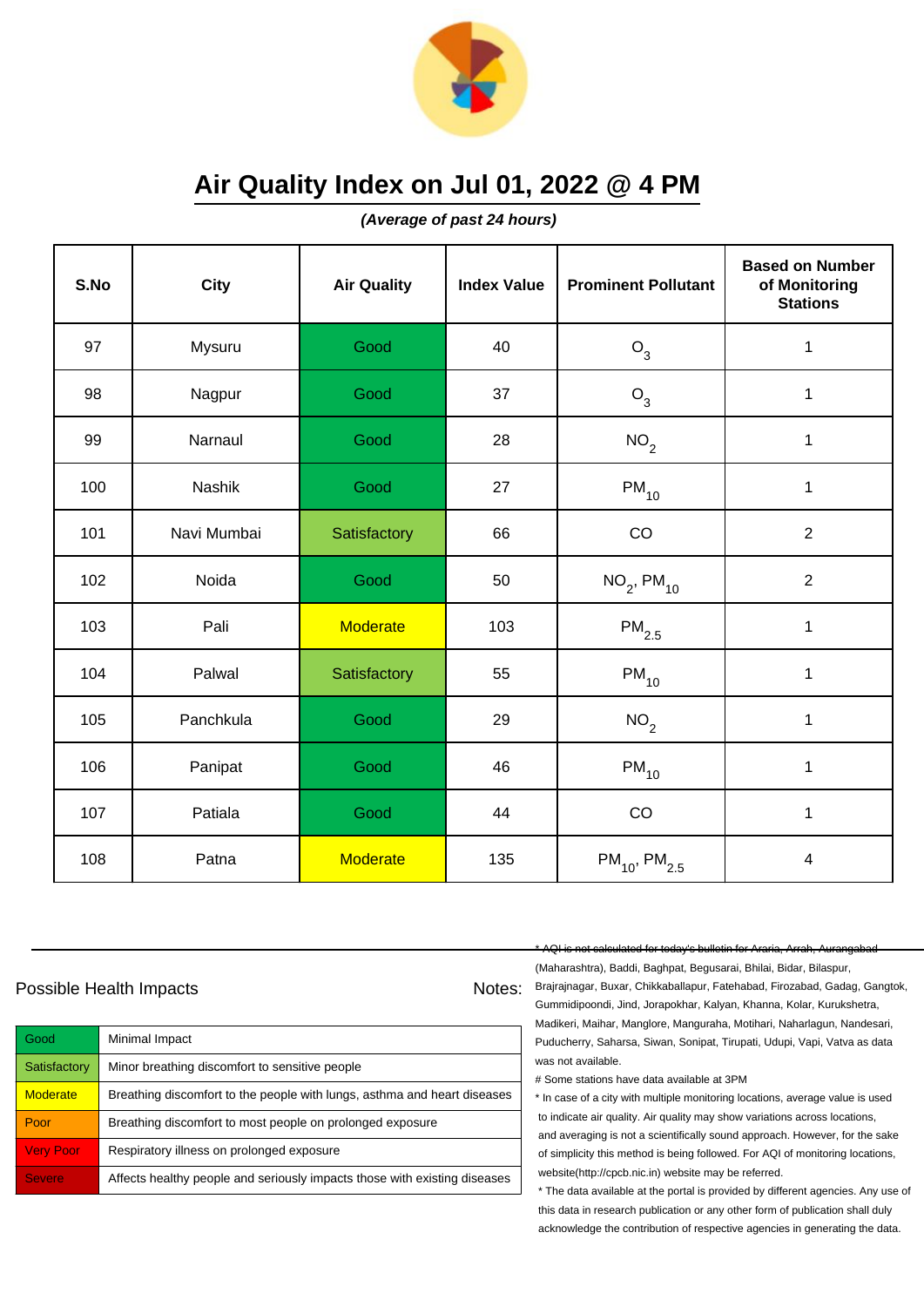

**(Average of past 24 hours)**

| S.No | <b>City</b>       | <b>Air Quality</b> | <b>Index Value</b> | <b>Prominent Pollutant</b> | <b>Based on Number</b><br>of Monitoring<br><b>Stations</b> |
|------|-------------------|--------------------|--------------------|----------------------------|------------------------------------------------------------|
| 109  | Pithampur         | Satisfactory       | 72                 | $PM_{10}$                  | $\mathbf 1$                                                |
| 110  | Prayagraj         | Satisfactory       | 65                 | $SO_2$ , PM <sub>10</sub>  | $\overline{2}$                                             |
| 111  | Pune              | Satisfactory       | 74                 | CO                         | 5                                                          |
| 112  | Purnia            | <b>Moderate</b>    | 109                | $PM_{10}$                  | 1                                                          |
| 113  | Raichur           | Good               | 48                 | CO                         | 1                                                          |
| 114  | Rajamahendravaram | Good               | 33                 | $PM_{10}$                  | 1                                                          |
| 115  | Rajgir            | Satisfactory       | 52                 | $PM_{10}$                  | 1                                                          |
| 116  | Ramanagara        | Good               | 32                 | $PM_{10}$                  | $\mathbf{1}$                                               |
| 117  | Ratlam            | Good               | 47                 | $PM_{10}$                  | $\mathbf 1$                                                |
| 118  | Rohtak            | <b>Moderate</b>    | 108                | $PM_{2.5}$                 | 1                                                          |
| 119  | Rupnagar          | Satisfactory       | 52                 | $PM_{10}$                  | 1                                                          |
| 120  | Sagar             | Satisfactory       | 62                 | CO                         | 1                                                          |

### Possible Health Impacts Notes: Notes:

| Good             | Minimal Impact                                                            |
|------------------|---------------------------------------------------------------------------|
| Satisfactory     | Minor breathing discomfort to sensitive people                            |
| <b>Moderate</b>  | Breathing discomfort to the people with lungs, asthma and heart diseases  |
| Poor             | Breathing discomfort to most people on prolonged exposure                 |
| <b>Very Poor</b> | Respiratory illness on prolonged exposure                                 |
| <b>Severe</b>    | Affects healthy people and seriously impacts those with existing diseases |

\* AQI is not calculated for today's bulletin for Araria, Arrah, Aurangabad

(Maharashtra), Baddi, Baghpat, Begusarai, Bhilai, Bidar, Bilaspur, Brajrajnagar, Buxar, Chikkaballapur, Fatehabad, Firozabad, Gadag, Gangtok, Gummidipoondi, Jind, Jorapokhar, Kalyan, Khanna, Kolar, Kurukshetra, Madikeri, Maihar, Manglore, Manguraha, Motihari, Naharlagun, Nandesari, Puducherry, Saharsa, Siwan, Sonipat, Tirupati, Udupi, Vapi, Vatva as data was not available.

# Some stations have data available at 3PM

\* In case of a city with multiple monitoring locations, average value is used to indicate air quality. Air quality may show variations across locations, and averaging is not a scientifically sound approach. However, for the sake of simplicity this method is being followed. For AQI of monitoring locations, website(http://cpcb.nic.in) website may be referred.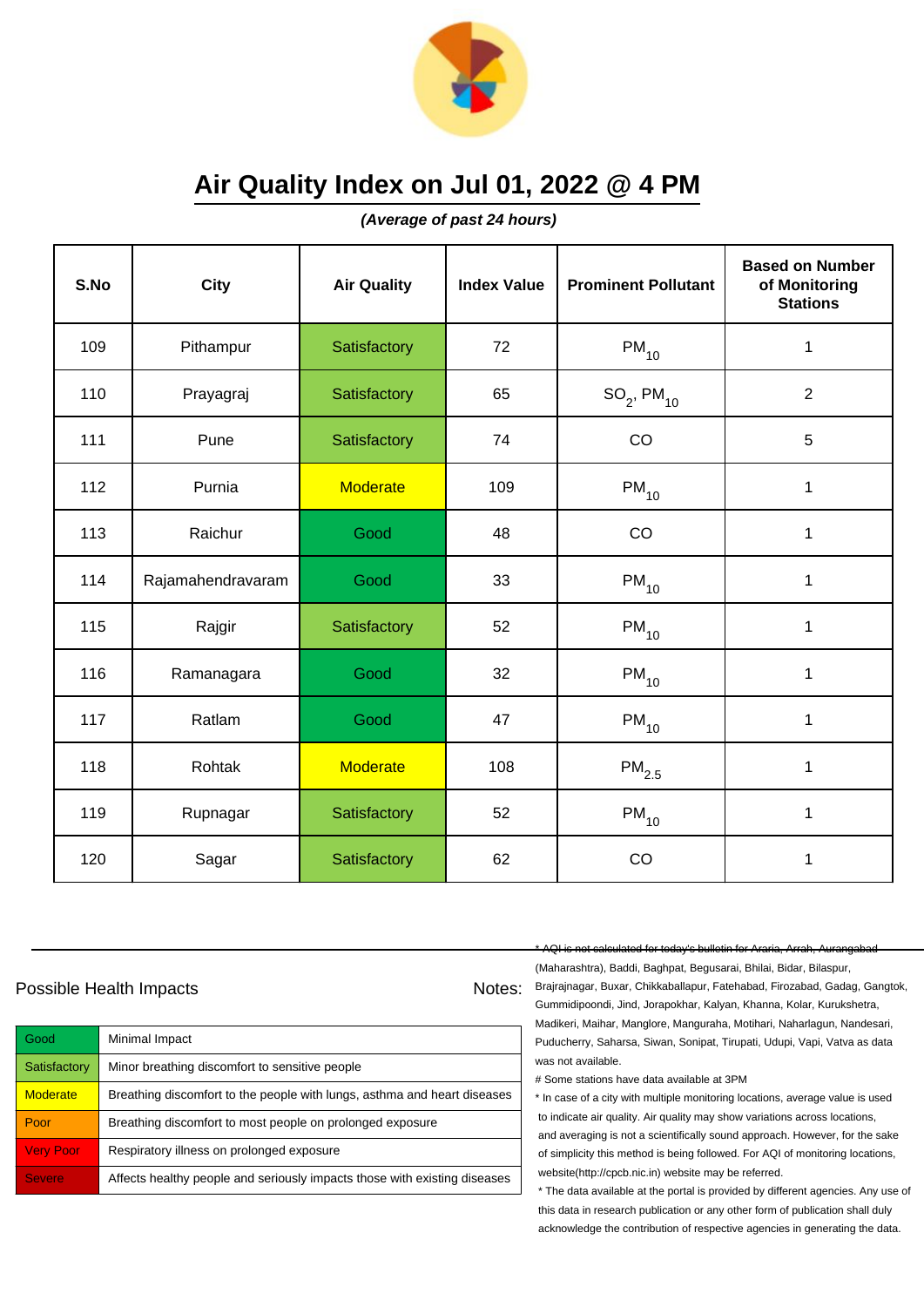

**(Average of past 24 hours)**

| S.No | <b>City</b> | <b>Air Quality</b> | <b>Index Value</b> | <b>Prominent Pollutant</b> | <b>Based on Number</b><br>of Monitoring<br><b>Stations</b> |
|------|-------------|--------------------|--------------------|----------------------------|------------------------------------------------------------|
| 121  | Samastipur  | <b>Moderate</b>    | 175                | $PM_{10}$                  | 1                                                          |
| 122  | Sasaram     | <b>Moderate</b>    | 107                | $\mathsf{PM}_{10}$         | 1                                                          |
| 123  | Satna       | Good               | 32                 | $PM_{10}$                  | 1                                                          |
| 124  | Shillong    | Good               | 24                 | $PM_{10}$                  | 1                                                          |
| 125  | Shivamogga  | Satisfactory       | 51                 | $PM_{10}$                  | $\mathbf{1}$                                               |
| 126  | Siliguri    | Good               | 35                 | $\mathsf{PM}_{10}$         | 1                                                          |
| 127  | Singrauli   | <b>Moderate</b>    | 102                | NO <sub>2</sub>            | 1                                                          |
| 128  | Sirsa       | Satisfactory       | 73                 | $O_3$                      | 1                                                          |
| 129  | Solapur     | Satisfactory       | 73                 | $\mathsf{PM}_{10}$         | 1                                                          |
| 130  | Srinagar    | Satisfactory       | 88                 | $PM_{10}$                  | 1                                                          |
| 131  | Talcher     | Good               | 45                 | CO                         | 1                                                          |
| 132  | Thane       | Good               | 45                 | $PM_{10}$                  | 1                                                          |

### Possible Health Impacts Notes: Notes:

| Good             | Minimal Impact                                                            |
|------------------|---------------------------------------------------------------------------|
| Satisfactory     | Minor breathing discomfort to sensitive people                            |
| <b>Moderate</b>  | Breathing discomfort to the people with lungs, asthma and heart diseases  |
| Poor             | Breathing discomfort to most people on prolonged exposure                 |
| <b>Very Poor</b> | Respiratory illness on prolonged exposure                                 |
| <b>Severe</b>    | Affects healthy people and seriously impacts those with existing diseases |

\* AQI is not calculated for today's bulletin for Araria, Arrah, Aurangabad

(Maharashtra), Baddi, Baghpat, Begusarai, Bhilai, Bidar, Bilaspur, Brajrajnagar, Buxar, Chikkaballapur, Fatehabad, Firozabad, Gadag, Gangtok, Gummidipoondi, Jind, Jorapokhar, Kalyan, Khanna, Kolar, Kurukshetra, Madikeri, Maihar, Manglore, Manguraha, Motihari, Naharlagun, Nandesari, Puducherry, Saharsa, Siwan, Sonipat, Tirupati, Udupi, Vapi, Vatva as data was not available.

# Some stations have data available at 3PM

\* In case of a city with multiple monitoring locations, average value is used to indicate air quality. Air quality may show variations across locations, and averaging is not a scientifically sound approach. However, for the sake of simplicity this method is being followed. For AQI of monitoring locations, website(http://cpcb.nic.in) website may be referred.